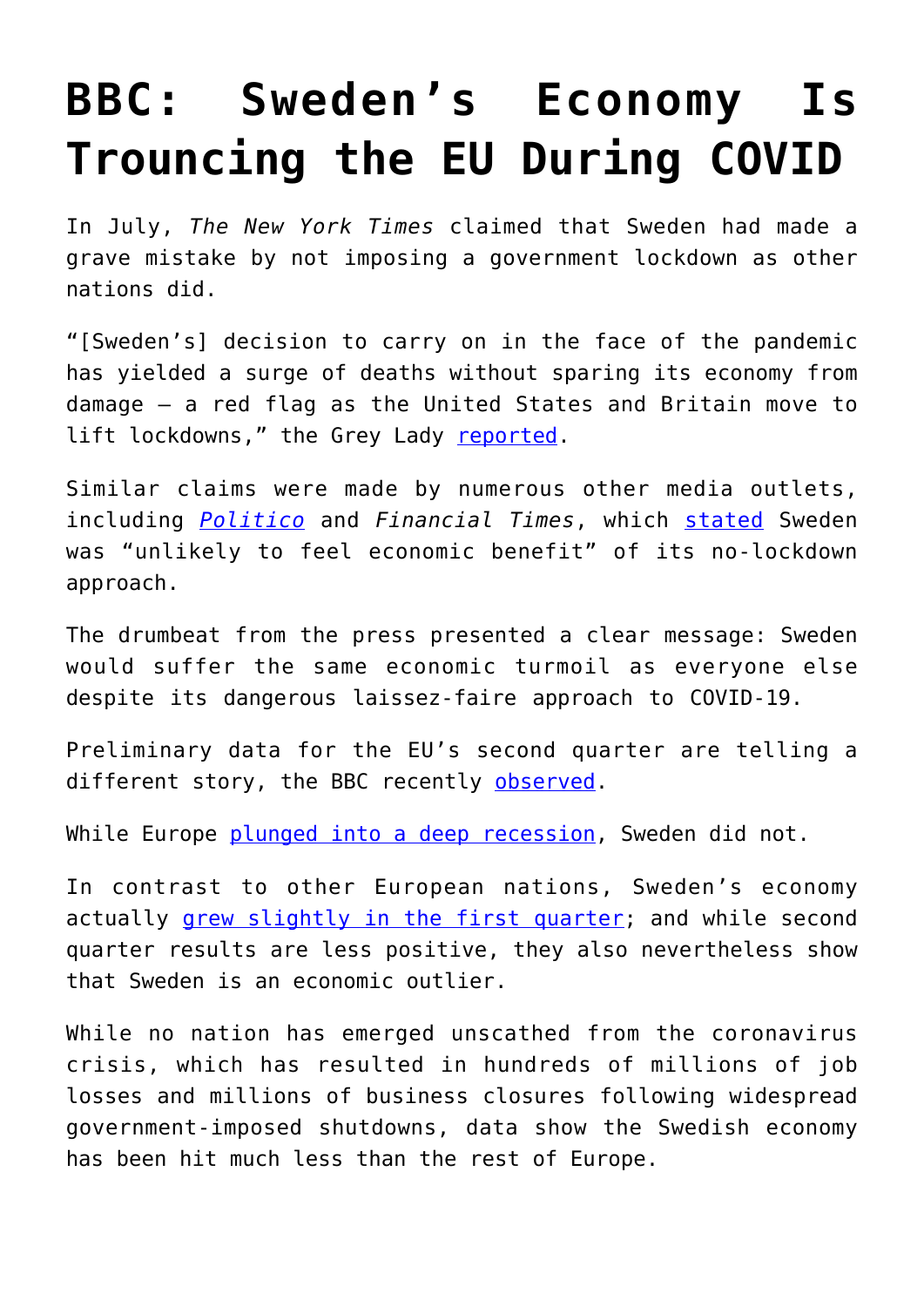While Sweden saw a historic economic contraction in the second quarter, the 8.6 percent decline was less than half that of the United Kingdom (-19.1 percent) and Spain (-18.5). By the way, Sweden has also suffered fewer COVID-19 deaths per capita than both Spain and the UK, even though both Spain and the UK had strict government lockdowns.

Sweden's GDP drop is also far milder than nations such as Portugal (-14.1 percent), France (-13.8 percent), Belgium (-12.2 percent), and Italy (-12.4 percent), and even tops Germany (-10.1 percent), one of Europe's COVID-19 success stories.

Overall, the EU saw an 11.9 percent GDP drop in the second quarter, about 40 percent higher than that of Sweden.

"It is, as expected, a dramatic downturn," Nordea bank chief analyst Torbjorn Isaksson [told the BBC](https://www.bbc.com/news/business-53606101). "But compared to other countries, [Sweden's economy] is considerably better, for instance, if you compare to southern Europe."

For months, critics of Sweden's strategy had [claimed](https://www.cnbc.com/2020/04/30/coronavirus-sweden-economy-to-contract-as-severely-as-the-rest-of-europe.html) the Swedes' softer approach was for naught. Despite its policies of encouraging social distancing mostly through voluntary action, projections still showed the nation's GDP was expected to decline 7-10 percent in 2020.

Of course it was never a question if Sweden's economy would suffer. It's a nation heavily dependent on exports, and a decrease in global demand was going to lead to economic fallout regardless of what Swedish leaders did. The question was how much would its economy be harmed.

Two quarters of data have emerged now, and it's clear that Sweden's "lighter touch" policies have resulted in far less economic damage than its European counterparts.

Indeed, a recent report from Capital Economics, an economic research firm based in London, concludes that Sweden's economy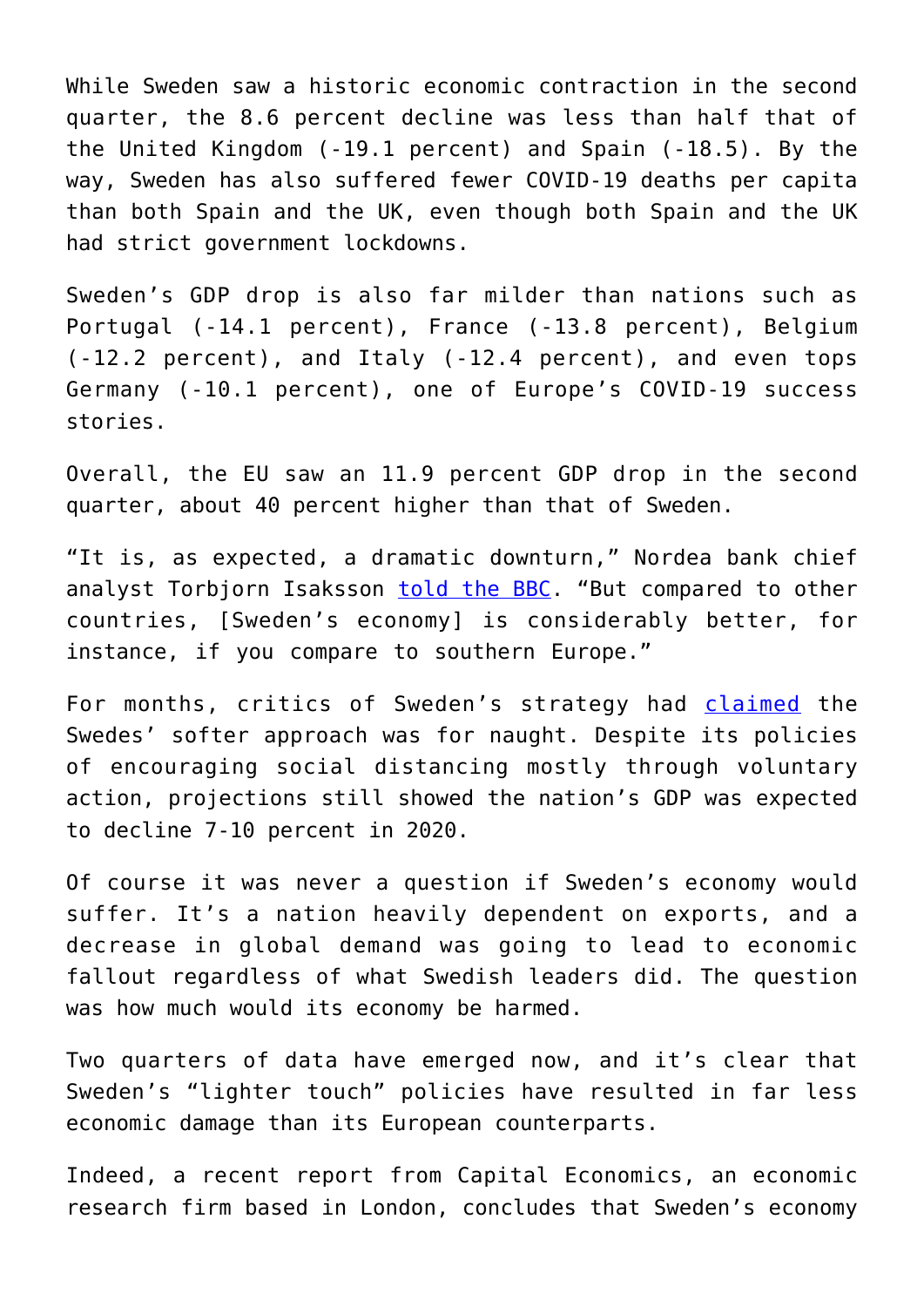is [the least damaged](https://markets.businessinsider.com/news/stocks/sweden-coronavirus-economy-relaxed-lockdown-stronger-rest-of-europe-2020-7-1029415101) in Europe, the "best of a bad bunch.

"The Swedish economy has weathered Covid well, thanks in part to the government's light-touch lockdown, and our forecast of a 1.5% drop in GDP this year is well above consensus," [wrote](https://research.cdn-1.capitaleconomics.com/e877f9/nordics-set-for-shallowest-recessions-in-europe.pdf) economists Andrew Kenningham, David Oxley, and Melanie Debono.

A 1.5 percent annual decline is far more optimistic than what analysts predicted months ago and better than what most analysts today believe, but Sweden's economy has been outperforming expectations since its strategy was announced.

GDP is only half the story, however. Perhaps more importantly, Sweden's strategy has shown human society can still function in the presence of the coronavirus, despite the apocalyptic warnings from modelers and media.

While modelers [predicted 96,000 Swedes would die](https://fee.org/articles/sweden-s-actual-covid-19-results-compared-to-what-modelers-predicted-in-april/) by July as a result of its policy, as of mid-August the figure stands at less than 5,800, a higher per capita total than neighbors such as Finland, Norway, and Denmark but superior to Belgium, Italy, and others. COVID-19 case numbers continue to fall. Deaths and hospitalizations have flatlined, and reports indicate Stockholm is [on the verge of herd immunity.](https://www.dailymail.co.uk/news/article-8607731/Why-Sweden-pilloried-world-refusing-lock-having-laugh.html)

It increasingly appears that Sweden, the maligned outlier, got the virus right.

Instead of ordering humans confined in their homes, Swedes allowed schools to remain open and groups to congregate in parks, pools, restaurants, and bars. Not only did Sweden avoid much of the economic carnage and the unintended social consequences of lockdowns – increases in drug overdoses, domestic abuse, suicide, and social unrest – their strategy appears to have tamed the virus, unlike so many other nations around the globe who are seeing new waves of COVID-19.

Many experts may be loath to admit it, but Sweden's strategy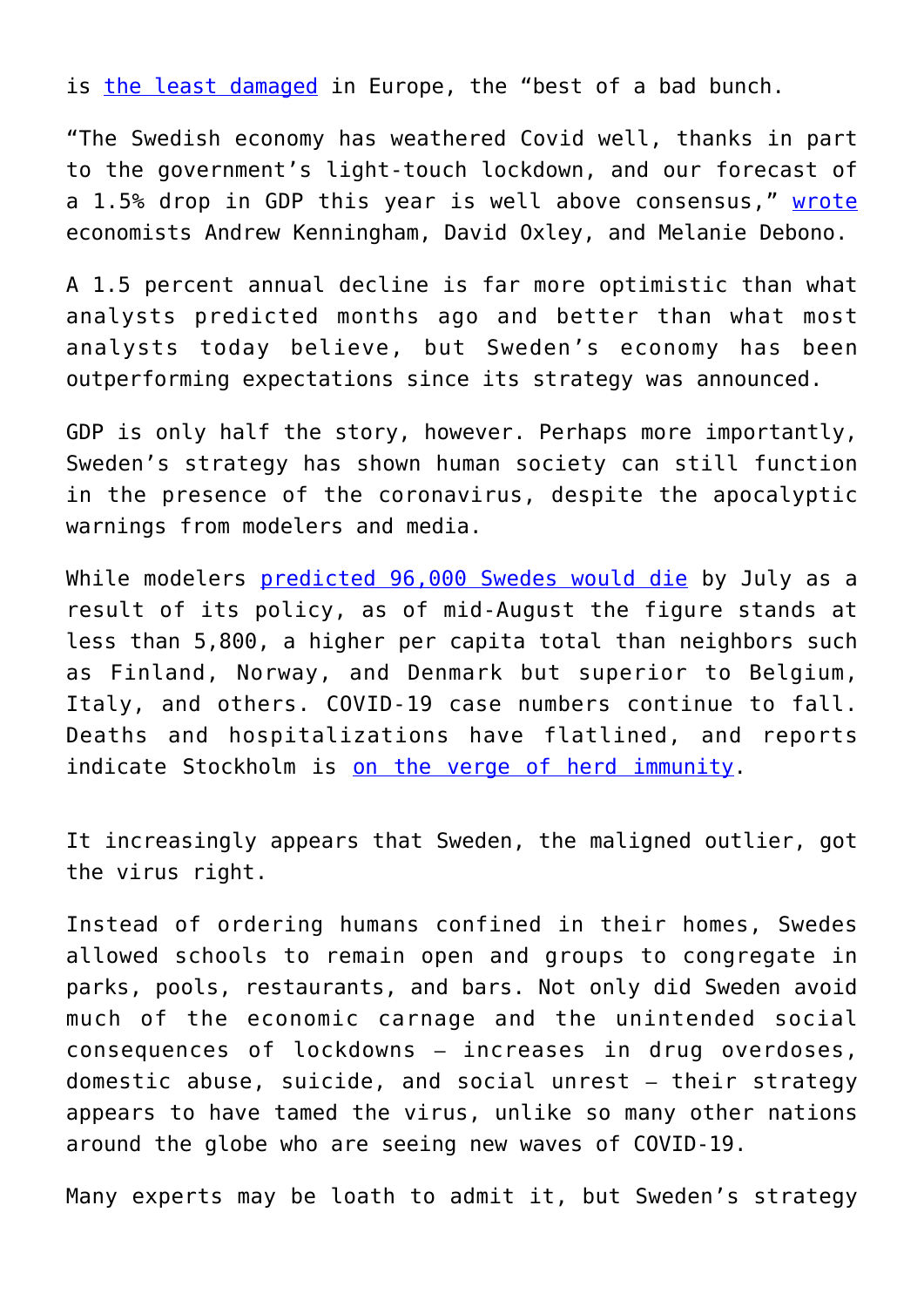increasingly appears to be both economically sound and scientifically sound.

"The pandemic will not be over until we reach herd immunity, either through a vaccine or through natural infections," Martin Kulldorff, professor of medicine at Harvard Medical School, [recently wrote](https://www.spectator.co.uk/article/herd-immunity-is-still-key-in-the-fight-against-covid-19) in The Spectator. "Herd immunity is not a strategy but a proven scientific phenomenon, and to deny that is as silly as denying gravity."

That is a debate for the virologists, however. The economics are more clear.

Despite media headlines to the contrary, there was little doubt that Sweden's economy would be less damaged in the absence of lockdowns. Economic prosperity depends on laissezfaire, and lockdowns are the antithesis of the idea, which literally means "[allow to do](https://www.vocabulary.com/dictionary/laissez%20faire)."

A few months ago, the entrepreneur Elon Musk pointed out a basic lockdown reality.

"If you don't make stuff, there's no stuff," the Tesla founder [told](https://fee.org/articles/elon-musk-s-economic-truth-bomb-to-joe-rogan/) Joe Rogan.

By not initiating a lockdown, Sweden was able to make "more stuff," which essentially is what GDP comes down to: more stuff.

Sweden, a relatively free market economy that often [is](https://fee.org/articles/the-myth-of-scandinavian-socialism/) [mischaracterized as socialist country](https://fee.org/articles/the-myth-of-scandinavian-socialism/), has done the world a service by showing laissez-faire works both for public health and economic growth.

America and other countries seeking to rebound from the pandemic would do well to pay attention.

—